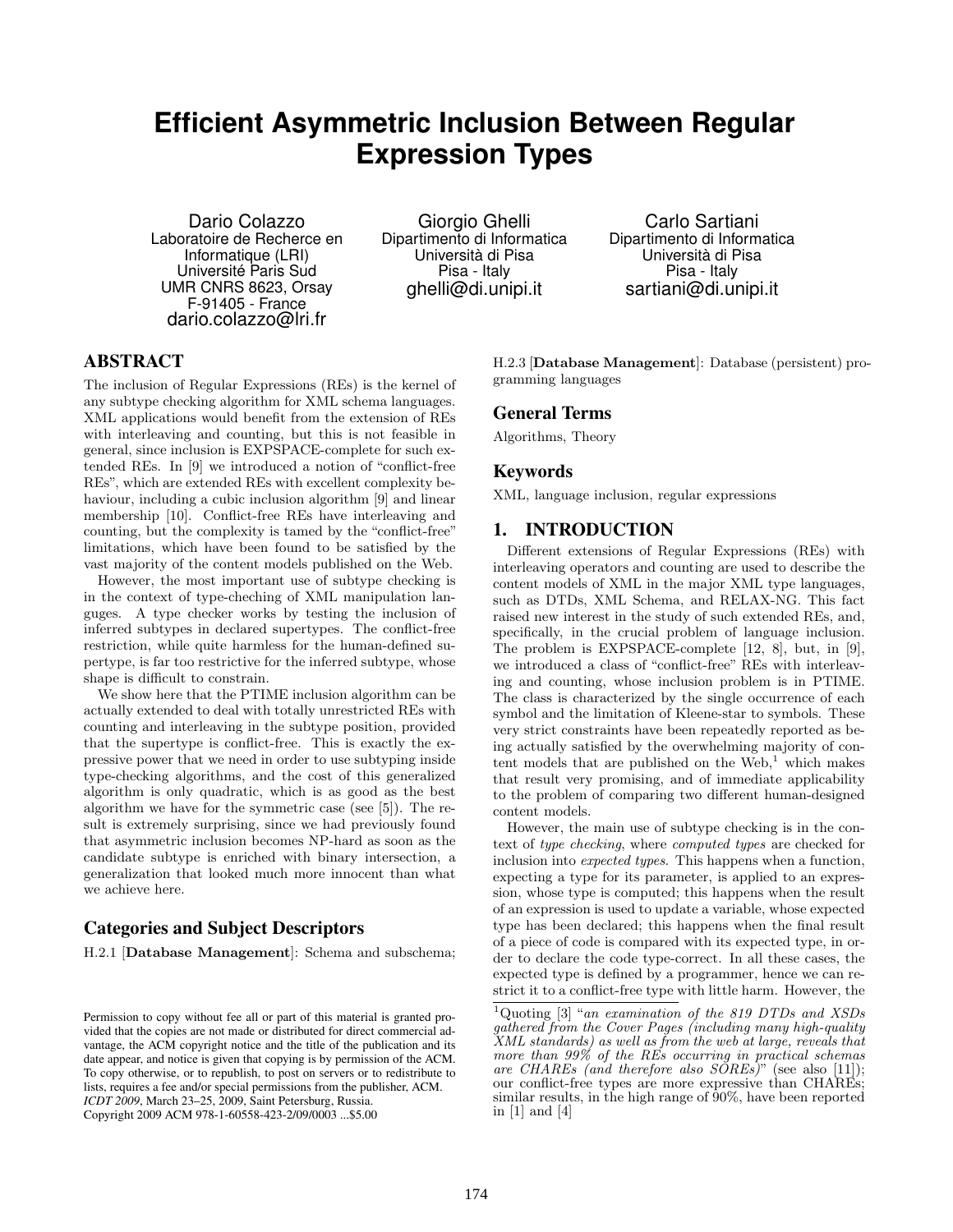computed type reflects the structure of the code. Hence, the same symbol may appear in many different positions, and Kleene star may appear everywhere. In this situation, the ability to compare two conflict-free types is too limited, and we have to generalize it somehow.

This seemed very hard for a time. The result in [9] is based on an exact description of conflict-free types through constraints, which reduces type inclusion to constraint implication. The smallest generalization of the conflict-free single-occurrence and Kleene-star limitations makes types impossible to be exactly described by our constraints. This problem does not arise if types are extended with intersection, since our constraints are closed by intersection. However, we showed in [9] that just one outermost use of binary intersection in the subtype makes inclusion NP-hard.

Luckily enough, we prove here that we can generalize our result without leaving PTIME if we embrace asymmetry, and consider the mixed inclusion problem, i.e., the problem of verifying whether  $T$  is included in  $U$ , where  $T$  and U belong to two different families of extended REs. In this case, we find a surprisingly good result: inclusion is still in PTIME, provided that the supertype is conflict-free, while no limit is imposed on the subtype, where interleaving, counting, and Kleene-star can be freely used. This means that a programmer must only declare conflict-free types, but the compiler can use the whole power of extended REs to approximate the result of any expression. The key for this result is understanding that, while the supertype has to be exactly described by the constraints, this is not necessary for the subtype.

## 2. TYPES AND CONSTRAINTS

Following the terminology of [9], we use the term "types" as a synonym for "extended regular expressions". Hence a "type" denotes a set of words. A constraint is a simple word property expressed in the constraint language we introduce below; a constraint denotes the set of words that satisfy it. We say that a type  $T$  satisfies a constraint  $F$ when every word in  $T$  satisfies  $F$ , that is, when the denotation of  $T$  is included in that of  $F$ . Hence, every type is upper-approximated by the set of all constraints that it satisfies. In [9] we introduced conflict-free types, where this "approximation" is exact, meaning that a word belongs to a conflict-free type if and only if it satisfies all of its associated constraints.

Our algorithm is based on translating the supertype into a corresponding set of constraints and verifying, in polynomial time, that the subtype satisfies all of these constraints. In a mixed comparison, constraints provide an exact characterization for the conflict-free supertype, but just an upperapproximation for the subtype; we will prove below that this does not affect the correctness or completeness of the algorithm.

## 2.1 The Type Language

We describe here the specific syntax that we use for our extended REs, or "types".

We adopt the usual definitions for words concatenation  $w_1$ .  $w_2$ , and for the concatenation of two languages  $L_1 \cdot L_2$ . The shuffle, or interleaving, operator  $w_1 \& w_2$  is also standard, and is defined as follows.

**Definition 2.1** (v&w,  $L_1 \& L_2$ ) The shuffle set of two words

 $v, w \in \Sigma^*$ , or two languages  $L_1, L_2 \subseteq \Sigma^*$ , is defined as follows; notice that each  $v_i$  or  $w_i$  may be the empty word  $\epsilon$ .

 $\overline{a}$ 

$$
v\&w \stackrel{\text{def}}{=} \{v_1 \cdot w_1 \cdot \ldots \cdot v_n \cdot w_n
$$
  
\n
$$
\{v_1 \cdot \ldots \cdot v_n = v, w_1 \cdot \ldots \cdot w_n = w,
$$
  
\n
$$
v_i \in \Sigma^*, w_i \in \Sigma^*, n > 0\}
$$
  
\n
$$
L_1 \&L_2 \stackrel{\text{def}}{=} \bigcup_{w_1 \in L_1, w_2 \in L_2} w_1 \&w_2
$$

When  $v \in w_1 \& w_2$ , we say that v is a shuffle of  $w_1$  and  $w_2$ ; for example,  $w_1 \cdot w_2$  and  $w_2 \cdot w_1$  are shuffles of  $w_1$  and  $w_2$ .

We consider the following type language for words over an alphabet Σ:

$$
T::=~~\epsilon~~\mid~~a~~\mid~~T\left[m..n\right]~~\mid~~T+T~~\mid~~T\cdot T~~\mid~~T\&T~~\mid~~T!
$$

where:  $a \in \Sigma$ ,  $m \in (\mathbb{N} \setminus \{0\})$ ,  $n \in (\mathbb{N} \setminus \{0\})$ ,  $n \geq m$ , and, for any  $T!$ , at least one of the subterms of  $T$  has shape  $a$ . Here,  $\mathbb{N}_*$  is  $\mathbb{N} \cup \{*\}$ , where  $*$  behaves as  $+\infty$ , i.e., for any  $n \in \mathbb{N}_*, * \geq n.$ 

Note that expressions like  $T[0..n]$  are not allowed, due to the domain  $(N \setminus \{0\})$  of m, but the type  $T [0..n]$  can be equivalently represented by  $T[1..n] + \epsilon$ . The type T! denotes  $[T] \setminus {\epsilon}$ . The mandatory presence of an a subterm in T! guarantees that  $T$  contains at least one word that is different from  $\epsilon$ , hence T! is never empty (Lemma 2.4), which, in turn, implies that we have no empty types.

**Definition 2.2**  $(S(w), S(T))$  For any word w,  $S(w)$  is the set of all symbols appearing in w. For any type  $T$ ,  $S(T)$  is the set of all symbols appearing in T.

The semantics of types is inductively defined by the following equations.

$$
\begin{aligned}\n[\![\epsilon]\!] &= \{\epsilon\} \\
[\![a]\!] &= \{a\} \\
[\![T_1 + T_2]\!] &= [\![T_1]\!] \cup [\![T_2]\!] \\
[\![T_1 \cdot T_2]\!] &= [\![T_1]\!] \cdot [\![T_2]\!] \\
[\![T_1 \& T_2]\!] &= [\![T_1]\!] \& [\![T_2]\!] \\
[\![T^1]\!] &= [\![T]\!] \setminus \{\epsilon\} \\
[\![T\,[m..n]\!] &= \{w \mid w = w_1 \cdot \ldots \cdot w_j, \\
\forall i \in 1..j. \ w_i \in [\![T]\!], \ m \le j \le n\}\n\end{aligned}
$$

We will use  $\otimes$  to range over product operators  $\cdot$  and  $\&$ when we need to specify common properties, such as, for example:  $TT \otimes \epsilon$  =  $\epsilon \otimes T$  =  $TT$ . We will use  $\otimes$  to range over  $\cdot$ , &, and  $+$ .

Types that contain the empty word  $\epsilon$  are called *nullable* and are characterized as follows. Observe that  $N(T[m..n]) =$  $N(T)$  because m cannot be 0.

**Definition 2.3**  $N(T)$  is a predicate on types, defined as follows:

$$
N(\epsilon) = true
$$
  
\n
$$
N(a) = false
$$
  
\n
$$
N(T!) = false
$$
  
\n
$$
N(T [m..n]) = N(T)
$$
  
\n
$$
N(T+T') = N(T) \text{ or } N(T')
$$
  
\n
$$
N(T \otimes T') = N(T) \text{ and } N(T')
$$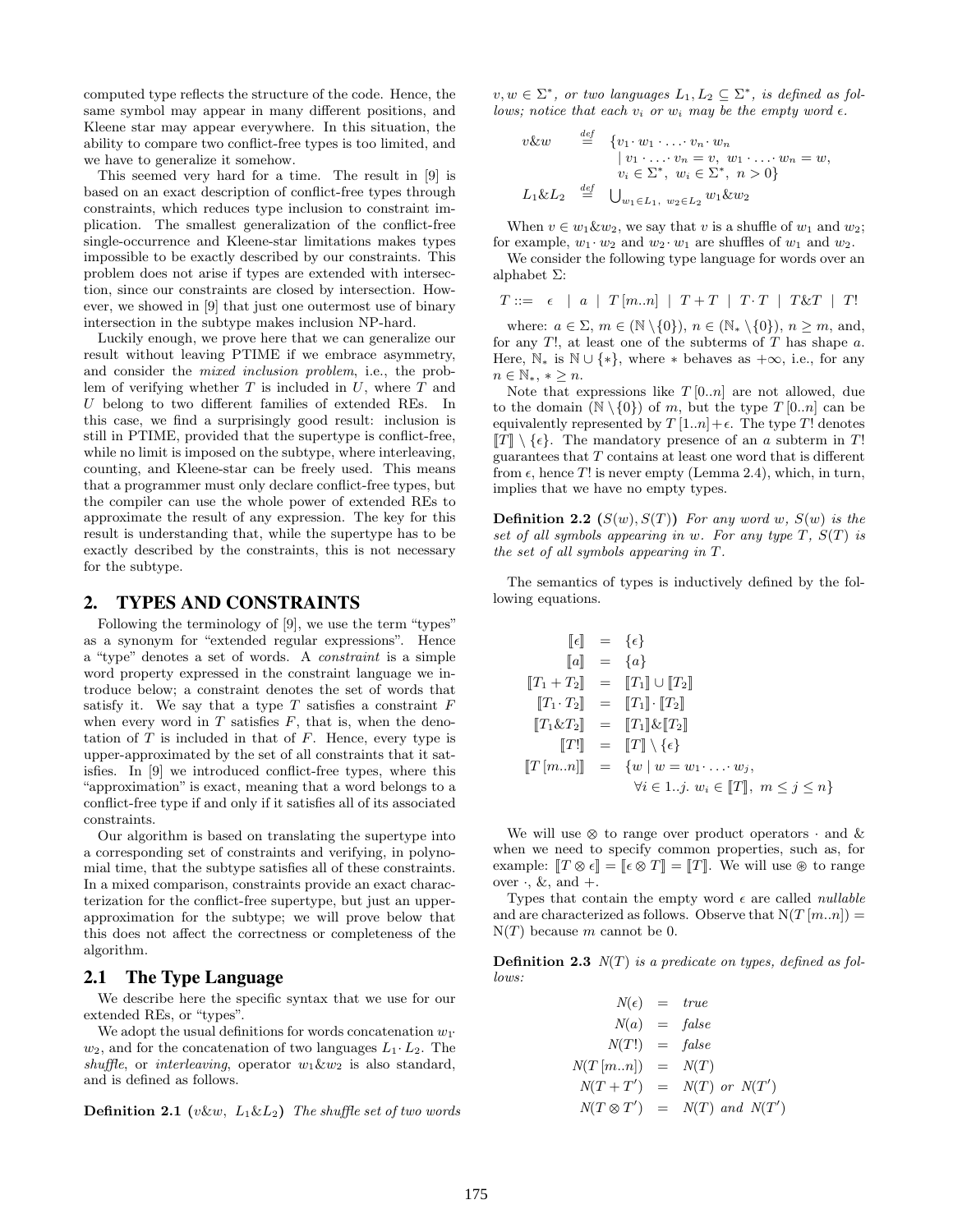In this system, no type is empty, hence any symbol in  $S(T)$  appears in some word of T.

**Lemma 2.4 (Not empty)** For any type  $T$ :

$$
\begin{aligned} \llbracket T \rrbracket \neq \emptyset & (1) \\ a \in S(T) \Rightarrow \exists w \in \llbracket T \rrbracket. \ a \in S(w) & (2) \end{aligned}
$$

## 2.2 Constraints

Constraints are simple word properties, expressed using the following logic, where  $a, b \in \Sigma$ ,  $a \neq b$  in  $a \prec b$ ,  $A \subseteq \Sigma$ ,  $B \subseteq \Sigma$ ,  $m \in (\mathbb{N} \setminus \{0\})$ ,  $n \in (\mathbb{N}_* \setminus \{0\})$ , and  $n \geq m$ :

$$
F ::= A^+ | A^+ \Rightarrow B^+ | a?[m..n] | upper(A) | a \prec b
$$

We do not explicitly consider conjunctive constraints  $F \wedge F'$ since we will always associate types with sets of constraints, whose conjunction the type has to satisfy. Constraint semantics is defined in Figure 1.

The following special cases are worth noticing.

| $\epsilon \not\models A^+$   | $\epsilon \models \text{upper}(A)$      | $\epsilon \models a$ ?[mn]                      |
|------------------------------|-----------------------------------------|-------------------------------------------------|
| $\epsilon \models a \prec b$ | $b \models a \prec b$                   | $aba \not\models a \prec b$                     |
| $w \not\models \emptyset^+$  | $w \models \emptyset^+ \Rightarrow A^+$ | $w \models \emptyset^+ \Rightarrow \emptyset^+$ |
|                              |                                         |                                                 |

Observe that  $A^+$  is monotone, i.e.,  $w \models A^+$  and w is subword of w' imply that  $w' \models A^+$ , while upper(A) and  $a \prec b$  are anti-monotone.

A constraint  $F$  denotes the set of words that satisfy it, and a set of constraints  $S$  denotes the words that satisfy each  $F \in S$ , as follows.

**Definition 2.5** ( $\llbracket F \rrbracket$ ) For any constraint F, set of constraints  $S:$ 

$$
\begin{array}{rcl} \llbracket F \rrbracket & \stackrel{def}{=} & \{ w \mid w \models F \} \\ \llbracket S \rrbracket & \stackrel{def}{=} & \cap_{F \in S} \llbracket F \rrbracket \end{array}
$$

A type satisfies a constraint if all of its words do. The previous definition allows us to express this as set inclusion.

**Definition 2.6** ( $L \models F, T \models F, T \models S$ ) For any set of words  $L$ , type  $T$ , constraint  $F$ , set of constraints  $S$ :

$$
L \models F \stackrel{\text{def}}{\Leftrightarrow} L \subseteq [F]
$$
  

$$
T \models F \stackrel{\text{def}}{\Leftrightarrow} [T] \subseteq [F]
$$
  

$$
T \models S \stackrel{\text{def}}{\Leftrightarrow} [T] \subseteq [S]
$$

## 2.3 Constraints and Subtyping

If we consider a function  $\mathcal C$  mapping types to sets of constraints expressed in a language  $\mathscr{F}$ , we may define three properties that  $C$  may satisfy on a type  $T$ :

- soundness:  $\mathcal C$  is sound for T if  $T \models \mathcal C(T)$ ;
- $\mathscr{F}$ -completeness: a sound C is complete for  $\mathscr{F}$  and T if  $\mathcal{C}(T)\mathcal{K} = \mathcal{K} \in \mathcal{F} \mid T \models F\mathcal{K};$
- exactness: C is exact for T if  $T \parallel T \parallel = \parallel \mathcal{C}(T) \parallel$ .

Soundness is the basic property. A sound function is complete for T and  $\mathscr F$  if its description of T cannot be made more precise by adding more constraints from  $\mathscr{F}$ : when  $\mathscr{C}$ is  $\mathscr{F}$ -complete, for any  $F \in \mathscr{F}$  s.t.  $T \models F$ , we have that  $\llbracket C(T) \rrbracket \subseteq \llbracket F \rrbracket$ , i.e., any valid F is subsumed by the constraints in  $\mathcal{C}(T)$ .

A function is exact for T if  $\mathcal{C}(T)$  is satisfied by no more words than  $T$ . A complete function is not necessarily exact; for example, no constraint set in our language is exact for the type  $(aa)$  [1..2]. If a complete function is not exact, no incomplete function may be exact. However, when an  $\mathscr{F}$ -complete function is exact, all and only the  $\mathscr{F}$ -complete functions are exact.

In [9] we defined a class of "conflict-free types", defined as those types that respect the following restrictions (hereafter we will use the meta-variable  $U$  for conflict-free types):

- symbol counting: if U has a subterm  $U'[m..n]$ , then U' must be the type a, for some  $a \in \Sigma$  (only symbols can be counted or subject to Kleene-star);
- single occurrence: if U has a binary subterm  $U_1 \otimes U_2$ , then  $S(U_1) \cap S(U_2) = \emptyset$  (no symbol appears twice).

The symbol-counting restriction means that, for example, types like  $(a \cdot b)^*$  cannot be expressed. However, it has been found that DTDs and XSD (XML Schema Definition) schemas use repetition almost exclusively as  $a^{\rm op}$  or as  $(a + \ldots + z)^{\text{op}}$  (where  $op \in \{+,*\},$  see [3]), which can be immediately translated to types that only count symbols, thank to the  $U_1 \& U_2$  and  $U$ ! operators. For instance,  $(a+\ldots+z)^*$  can be expressed as  $(a^*\&ldots \&z^*)$ , where  $a^*$  is a shortcut for  $a[1..*] + \epsilon$ , while  $(a + ... + z)^+$  can be expressed as  $(a^* \& \dots \& z^*)!$ .

The main result of [9] is a complete constraint extraction procedure for the set of conflict-free types, plus the following exactness theorem.

**Theorem 2.7** If a type U is conflict-free, then any constraint extraction function that is complete for our constraint language is exact for U.

A function satisfying  $\llbracket U \rrbracket = \llbracket \mathcal{C}(U) \rrbracket$  reduces asymmetric inclusion to constraint-checking, as follows. The property is asymmetric because  $U$  must admit an exact constraintextraction function, but  $T$  can be any type.<sup>2</sup>

Proposition 2.8 (Mixed subtyping) If  $\mathcal C$  is exact for  $U$ . then  $TT \subseteq \llbracket U \rrbracket \Leftrightarrow T \models \mathcal{C}(U)$ .

This observation is obvious once it is framed in the right context, but it provides a way to generalize our previous results that is extremely interesting: rather than hunting for small generalizations of the conflict-free family in the narrow precinct of types which can be exactly described, we can aim for the whole set of extended REs in the left hand side of  $[[T']] \subseteq [[T'']],$  if we stay modest with the right hand side.

To exploit this observation, we need now to complement the exact constraint-extraction of [9] with a procedure to test for  $T \models \mathcal{C}(U)$ . In [9] we (indirectly) proved that the problem is NP-hard when  $T$  ranges over conflict-free types with intersection. We are going to give here a quadratic procedure when T ranges over general types (with no intersection, of course).

<sup>&</sup>lt;sup>2</sup>We use the letter  $U$  since we apply this theorem to conflictfree types only, but it actually holds for any type  $U$  that is exactly described by  $\mathcal{C}(U)$ .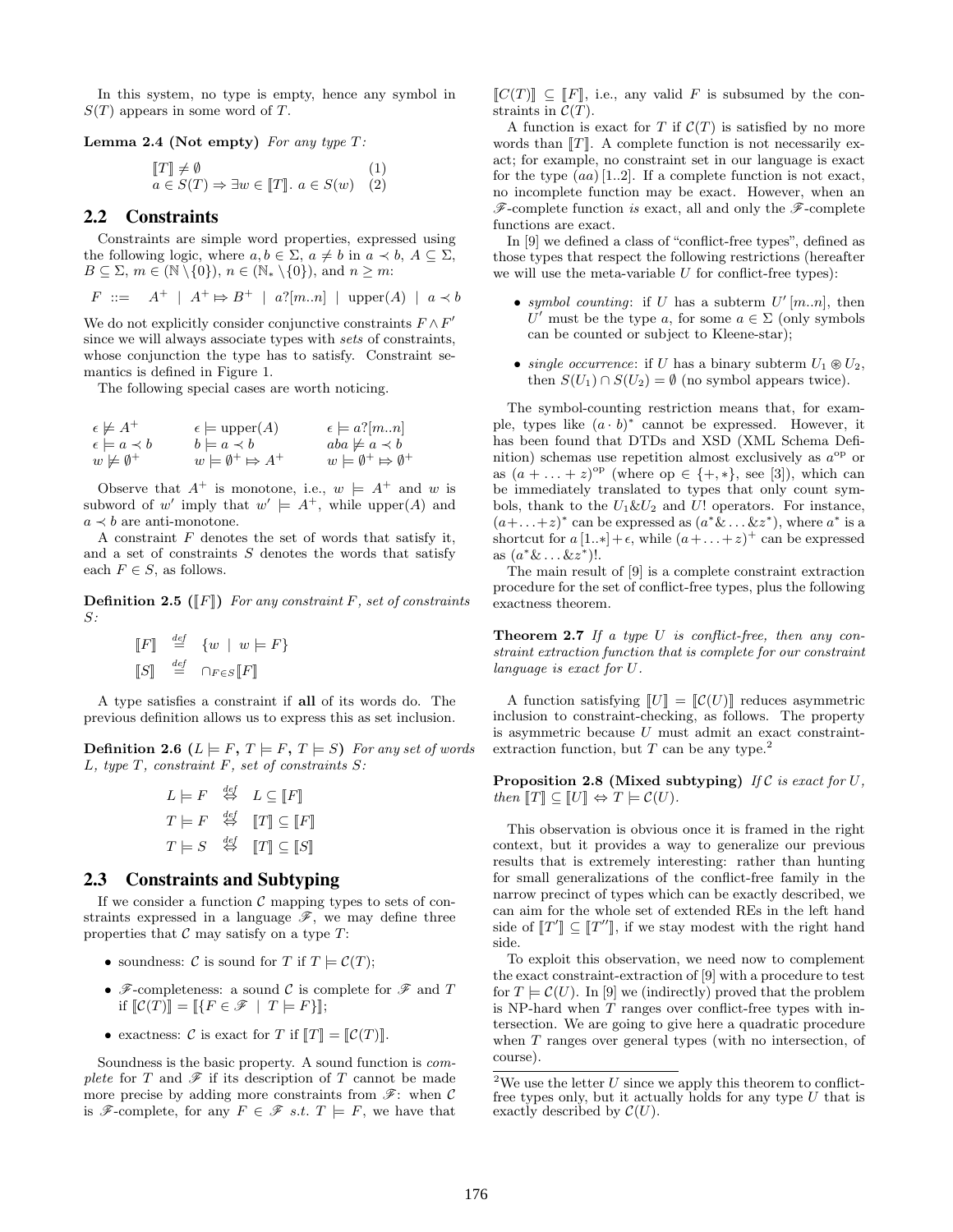$$
w \models A^+ \Leftrightarrow S(w) \cap A \neq \emptyset, \text{ i.e. some } a \in A \text{ appears in } w
$$
  
\n
$$
w \models A^+ \Rightarrow B^+ \Leftrightarrow w \not\models A^+ \text{ or } w \models B^+
$$
  
\n
$$
w \models a?[m..n] \ (n \neq *) \Leftrightarrow \text{ if } a \text{ appears in } w, \text{ then it appears at least } m \text{ times and at most } n \text{ times}
$$
  
\n
$$
w \models a?[m..*] \Leftrightarrow \text{ if } a \text{ appears in } w, \text{ then it appears at least } m \text{ times}
$$
  
\n
$$
w \models \text{upper}(A) \Leftrightarrow S(w) \subseteq A
$$
  
\n
$$
w \models a \prec b \Leftrightarrow \text{ there is no occurrence of } a \text{ in } w \text{ that follows one occurrence of } b \text{ in } w
$$

Figure 1: Constraint semantics.

# 3. INCLUSION ALGORITHM

In [9], we defined a constraint-extraction function that is exact for conflict-free types. For each type, this function extracts five classes of constraints: co-occurrence constraints  $\mathcal{CC}(U)$ , order constraints  $\mathcal{OC}(U)$ , cardinality constraints ZeroMin $Max(U)$ , lower-bound constraints  $SIf(U)$ , and upperbound constraints upper $S(U)$ , that is, the exact function that we are going to use is defined as

$$
\mathcal{C}(U) = \mathcal{C}\mathcal{C}(U) \cup \mathcal{O}\mathcal{C}(U) \cup ZeroMinMax(U) \cup upperS(U) \cup SIf(U)
$$

To apply Proposition 2.8, we now have to exhibit, for each component  $C_i(U)$  (where  $C_i(U)$  is one of  $\mathcal{CC}(U)$ ,  $\mathcal{OC}(U)$ , etc.), an algorithm to verify whether, for each  $F \in \mathcal{C}_i(U)$ ,  $T \models F$ , where T is a general type. This will be done in the following sections. In each section we will recall the definition of the corresponding component of  $\mathcal{C}(U)$ .

## 3.1 Co-Occurrence Constraints

The first component  $\mathcal{CC}(U)$  of  $\mathcal{C}(U)$  extracts a set of cooccurrence constraints with shape  $A^+ \Rightarrow B^+$ , and is de-<br>fined as follows, where  $\{F \mid \neg N(H)\}$  denotes the singleton fined as follows, where  $\{F \mid \neg N(U)\}\$  denotes the singleton  ${F}$  when  $N(U)$  is false, and denotes the empty set otherwise [9].

$$
CC(\epsilon) \qquad \stackrel{def}{=} \emptyset
$$
  
\n
$$
CC(a [m..n]) \qquad \stackrel{def}{=} \emptyset
$$
  
\n
$$
CC(U!) \qquad \stackrel{def}{=} CC(U)
$$
  
\n
$$
CC(U_1 + U_2) \qquad \stackrel{def}{=} CC(U_1) \cup CC(U_2)
$$
  
\n
$$
CC(U_1 \otimes U_2) \qquad \stackrel{def}{=} \{S(U_1)^+ \Rightarrow S(U_2)^+ \mid \neg N(U_2)\}
$$
  
\n
$$
\cup \{S(U_2)^+ \Rightarrow S(U_1)^+ \mid \neg N(U_1)\}
$$
  
\n
$$
\cup CC(U_1) \cup CC(U_2)
$$

In this section, we define an algorithm to test  $T \models A^+ \Rightarrow$ <br>+ for any general type  $T$  $B^+$  for any general type T.

This algorithm is based on the ability to discover which subterms  $T'$  of T satisfy the simpler constraints  $B^+$  and  $\Sigma^+ \mapsto B^+$ , which we abbreviate as  $B^{++}$ .

**Definition 3.1** 
$$
(A^{++})
$$
 *We define*  $A^{++} \stackrel{\text{def}}{=} \Sigma^+ \mapsto A^+$ .

Property 3.2 
$$
(\llbracket A^{++} \rrbracket)
$$

$$
\begin{array}{rcl} \llbracket A^{++} \rrbracket & = & \llbracket A^+ \rrbracket \cup \{\epsilon\} \\ T \models A^{++} & \Leftrightarrow & \llbracket T \rrbracket \setminus \{\epsilon\} \models A^+ \end{array}
$$

We focus on constraints with shape  $a^+ \Rightarrow A^+$  because of ploying property that is an immediate consequence of the following property, that is an immediate consequence of the definition of  $A^+ \mapsto B^+$ .

**Property 3.3 (Union)** For any word w and constraint  $A^+ \nightharpoonup_{P^+} A$ .  $B^+$  :

 $w \models A^+ \mapsto B^+ \Leftrightarrow \forall a \in A. w \models a^+ \mapsto B^+$ 

The reduction of  $a^+ \Rightarrow B^+$  to  $B^+$  and  $B^{++}$  exploits the<br>lowing lemmas (for reasons of space, most proofs are omit following lemmas (for reasons of space, most proofs are omitted).

**Lemma 3.4** For any type  $T_1 \otimes T_2$ :

$$
T_1 \otimes T_2 \models a^+ \mapsto A^+ \Leftrightarrow
$$
  
\n
$$
(T_1 \models a^+ \mapsto A^+ \wedge T_2 \models a^+ \mapsto A^+) \vee T_1 \otimes T_2 \models A^+
$$

**Lemma 3.5** For any type T,  $T_1$  and  $T_2$ :

$$
\epsilon \not\models A^+\newline \begin{array}{l}\n a \models A^+ \\
 T[m..n] \models A^+ \\
 \Leftrightarrow T \models A^+ \\
 T_1 \otimes T_2 \models A^+ \\
 \Leftrightarrow T_1 \models A^+ \lor T_2 \models A^+ \\
 T_1 + T_2 \models A^+ \\
 \Leftrightarrow T_1 \models A^+ \land T_2 \models A^+ \\
 T \models A^+ \\
 \epsilon \models A^{++} \\
 a \models A^{++} \\
 \Leftrightarrow T \models A^{++} \\
 a \in A \\
 T[m..n] \models A^{++} \\
 \Leftrightarrow T \models A^{++} \\
 T_1 \otimes T_2 \models A^{++} \\
 \Leftrightarrow T_1 \models A^+ \land T_2 \models A^+ \\
 T_1 + T_2 \models A^{++} \\
 \Leftrightarrow T_1 \models A^{++} \land T_2 \models A^{++} \\
 T_1 \models A^{++} \\
 \Leftrightarrow T \models A^{++} \\
 \Leftrightarrow T \models A^{++} \\
 \Leftrightarrow T \models A^{++}\n\end{array}
$$

We can now present the main result of this section, Theorem 3.6. It specifies that  $T \models a^+ \Rightarrow B^+$  can be verified<br>by finding for each occurrence  $a_i$  of a inside  $T$ , a subterm by finding, for each occurrence  $a_i$  of a inside  $T$ , a subterm T' of T that contains  $a_i$  and such that  $T' \models B^+$ ; T' may, or may not, coincide with T. Intuitively, each  $w \in \llbracket T \rrbracket$  has a "parse tree" inside  $T$ , specifying one branch for each  $+$ . When  $w \models a^+$ , its parse tree must contain one a leaf and all its ancestors up to the root of  $T$ . If one of these ancestors enjoys  $T' \models B^{\perp}$ , then the piece of w recognized by that  $T'$ must satisfy  $B^+$ , hence  $w \models B^+$ . The tricky part is proving that this condition is necessary.

**Theorem 3.6**  $(T \models a^+ \models B^+ \text{ from } T' \models B^+)$  For any type  $T \not\subseteq T \models a^+ \models B^+$  iff for each occurrence of a inside T, the  $T, T \models a^+ \Rightarrow B^+$  iff, for each occurrence of a inside T, the occurrence is part of a subterm  $T'$  of T such that  $T' \models B^+$ .

Moreover, when  $T \models a^+ \Rightarrow B^+$  and  $a \notin B$ , then, for each currence of a invide T, the occurrence is nort of a subterm  $occurrence of a inside T, the occurrence is part of a subterm$  $T_1 \otimes T_2$  of T such that  $T_1 \otimes T_2 \models B^+$ .

PROOF.  $(\Rightarrow)$ . Assume  $T \models a^+ \Rightarrow B^+$ . We prove the thesis by induction and by cases on the shape of T.

 $T = T_1 + T_2$ . Hence,  $T_1 \models a^+ \Rightarrow B^+$  and  $T_2 \models a^+ \Rightarrow B^+$ .<br>
induction, each occurrence of a subterm g in T, and in By induction, each occurrence of a subterm  $a$  in  $T_1$  and in  $T_2$  is part of a T' with  $T' \models B^+$ , as required.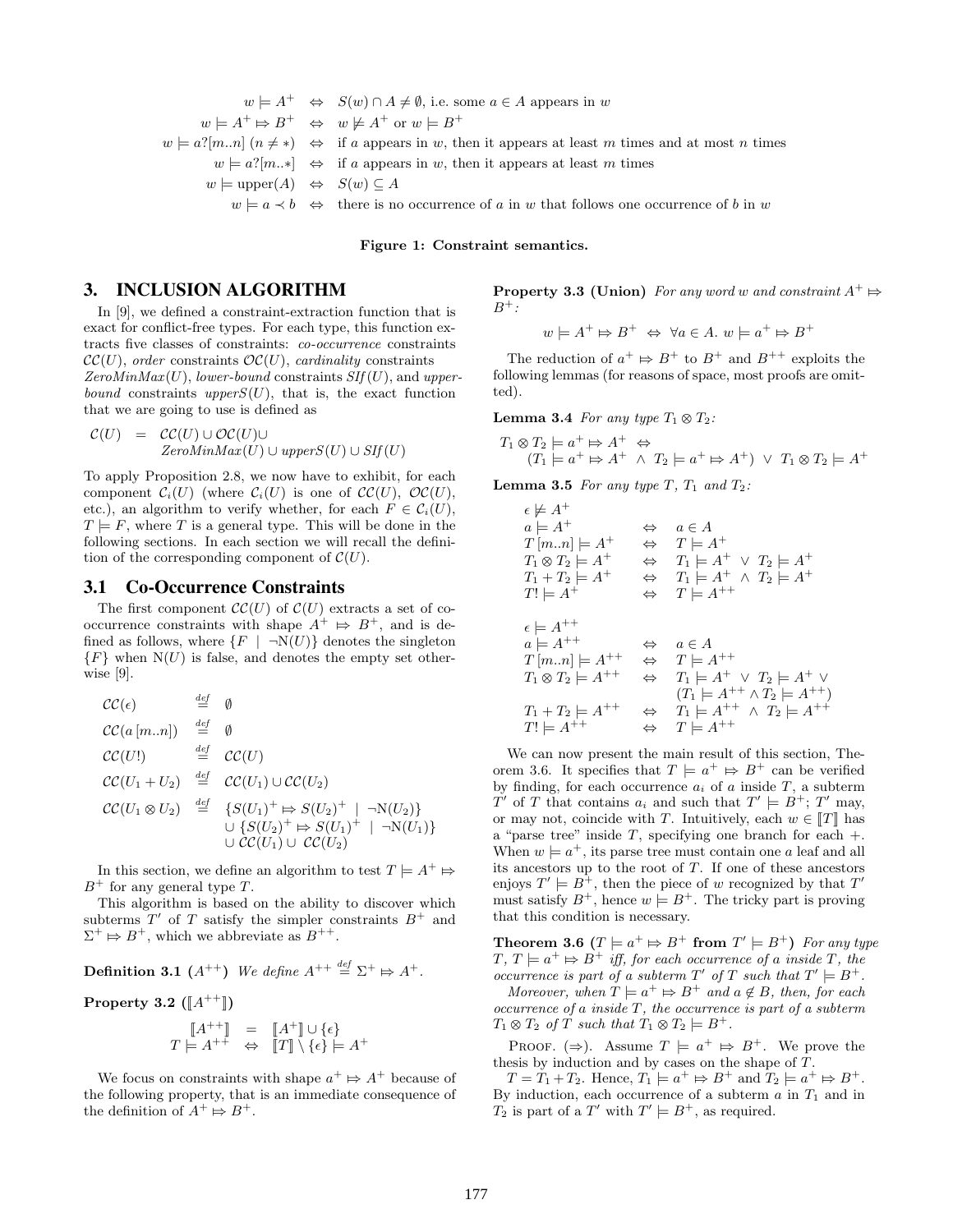$T = T_1 \otimes T_2$ . By Lemma 3.5, either  $T_1 \models a^+ \Rightarrow B^+$  and  $\vdash a^+ \Rightarrow B^+$  or  $T_+ \otimes T_+ \vdash B^+$  In the first case, we  $T_2 \models a^+ \Rightarrow B^+$ , or  $T_1 \otimes T_2 \models B^+$ . In the first case, we<br>recover as in the case for  $T-T_+T_+$ . In the second case, T reason as in the case for  $T = T_1 + T_2$ . In the second case, T itself is the T' subterm with  $T' \models B^+$ .

 $T = T'[m..n]$ : immediate by induction.

 $T = T'$ :  $T' = a^+ \Rightarrow B^+$  implies that  $T' = a^+ \Rightarrow B^+$ ,<br>  $P^+ \Rightarrow P^+$  and the thosis follows by induction since  $\epsilon \models a^+ \Rightarrow B^+$ , and the thesis follows by induction.<br>  $T = a: T \models a^+ \Rightarrow B^+$  implies that  $a \in B$  hence

 $T = a: T \models a^+ \Rightarrow B^+$  implies that  $a \in B$ , hence we choose  $T' = T = a$ .

 $T = b \neq a$  and  $T = \epsilon$ : a does not occur inside T, hence the thesis holds trivially.

 $(\Leftarrow)$ . Assume that, for each occurrence of a inside T, the occurrence is part of a subterm T' of T such that  $T' \models B^+$ . We want to prove that  $T \models a^+ \Rightarrow B^+$ .<br>If  $T \models B^+$  by definition  $T \models a^+$ .

If  $T \models B^{\perp}$ , by definition  $T \models a^+ \Rightarrow B^+$ , hence we are done; when  $T = a$ , a is the only subterm of T, hence the hypothesis implies  $a \models B^+$ , hence we are in the case  $T \models$  $B^+$ . If  $T \not\models B^+$ , we have two cases. When  $T = b \not= a$  or  $T = \epsilon$ , then  $T \models a^+ \models B^+$  holds trivially. Otherwise, T<br>must be a composite type  $T_{\epsilon} \otimes T_{\epsilon}$ ,  $T_{\epsilon}$  or  $T_{\epsilon}$  [m m] such must be a composite type  $T_1 \otimes T_2$ ,  $T_1!$ , or  $T_1 [m..n]$ , such that each of the components  $T_1$  and  $T_2$  satisfies the theorem hypothesis, hence, by induction, each of them satisfies  $T_i \models$  $a^+ \mapsto B^+$ , hence  $T \models a^+ \mapsto B^+$ .<br>The second septence of the st

The second sentence of the statement can be proved in the same way.

We can now present the algorithm that we use to verify that, for each  $A^+ \Rightarrow B^+ \in \mathcal{CC}(U), T \models A^+ \Rightarrow B^+$  (Figure 2). For space reasons, we present a version that only works 2). For space reasons, we present a version that only works in absence of the T! constructor, so that we can verify  $S(T)^+$ with no reference to  $S(T)^{++}$ . This version is all we need to discuss the time bound; generalization to the full language is easy.

The auxiliary function  $\text{MARKBPLUS}(T,B)$  returns true iff  $T \models B^+$ , and also marks each subterm a of T that appears inside a subterm T' of T such that  $T' \models B^+$ , exploiting Lemma 3.5. It is used by the function CoCheck, which verifies that  $T \models A^+ \mapsto B^+$  by first marking all subterms a of T<br>that appear inside a subterm  $T'$  of T such that  $T' \models B^+$  and that appear inside a subterm T' of T such that  $T' \models B^+$ , and then checking that each occurrence of each  $a \in A$  has been marked, according to Property 3.3 and to Theorem 3.6. The  $NodesOfSymbol$  array associates each symbol a with the set of leaves in  $T$  that are labeled by  $a$ , and can be easily initialized in time  $O(|T|)$ . After preprocessing A and B so that membership can be checked in constant time, MarkBPlus can be computed in  $O(|T| + |B|)$  time, since MARKBPLUS and MarkAll never visit the same subtree twice, hence COCHECK can be computed in  $O(|T| + |A| + |B|)$  time. COIMPLIES invokes COCHECK once for each  $A^+ \nightharpoonup B^+ \in$ <br> $\mathcal{C}\mathcal{C}(U)$  i.e. at most twise for each  $\otimes$  in  $U$  bance COIMPLIES  $\mathcal{CC}(U)$ , i.e., at most twice for each  $\otimes$  in U, hence COIMPLIES has  $O((|T|+|U|) \times |U|)$  worst case time complexity, which is even better than the algorithm that we defined in [9] for the pure conflict-free case.

## 3.2 Order Constraints

Let us define  $\mathcal{P}(T)$  as the set of all pairs of different symbols  $(a, b)$  such that there exists a word in  $T$  where an a comes before a b.

Definition 3.7 (Pairs)

$$
\mathcal{P}(T) \stackrel{\text{def}}{=} \{ (a, b) \mid a \neq b, \exists w_1, w_2, w_3. w_1 \cdot a \cdot w_2 \cdot b \cdot w_3 \in [[T]] \}
$$

Order constraints specify which pairs cannot appear in a word, hence  $\mathcal{P}(T)$  is related to order constraints as follows.

## **Property 3.8**  $T \models a \prec b \Leftrightarrow a \neq b \text{ and } (b, a) \notin \mathcal{P}(T)$

We verify whether a pair  $(b, a) \in \mathcal{P}(T)$  by testing, for each instance of  $a$  and  $b$  in  $T$ , their Lower Common Ancestor  $(LCA)$  in the syntax tree of  $T$ ; to this aim, we will manipulate a decorated version of  $T$ ,  $L(T)$ , where each instance of a leaf is decorated with a distinct index  $i$ , and is denoted as  $a_i$ , and will consider the words generated by  $L(T)$ .

For example, if  $T = a + b$ , then  $L(T) = a_1 + b_2$ , and the LCA of  $a_1$  and  $b_2$  in  $L(T)$   $(LCA_{L(T)}[a_i, b_j])$  is +. This LCA means that  $a_1$  and  $b_2$  never appear together, hence  $(b_2, a_1) \notin \mathcal{P}(L(T))$ , hence, since no other instance of a and b is present in T,  $(b, a) \notin \mathcal{P}(T)$ . In  $a_1 \& b_2$ , the LCA is  $\&$ , meaning that both  $(a, b)$  and  $(b, a)$  are in  $\mathcal{P}(T)$ . The use of LCA is justified by Lemma 2.4: with any two types  $T_1 \& T_2$ , as soon as  $a_i \in S(T_1)$  and  $b_i \in S(T_2)$ , then  $T_1$  has a word with a and  $T_2$  has a word with b, hence  $(a, b)$  and  $(b, a)$  are in  $\mathcal{P}(T)$ . In a type  $a_1 \cdot b_2$ , order is relevant:  $(a, b) \in \mathcal{P}(T)$ but  $(b, a) \notin \mathcal{P}(T)$ . We express this by extending the usual definition of  $LCA_{L(T)}[a_i, b_j]$ , assuming that it returns a pair  $b_j$  in T, and is ← otherwise; we ignore the direction when <sup>d</sup>, where the direction d is  $\rightarrow$  if the leaf  $a_i$  comes before  $\mathcal{F}$  + (see Example 3.11).

 $LCA_{L(T)}[a_i, b_j] \in \{k, \rightarrow\}$  implies that  $(a, b) \in \mathcal{P}(T)$ , but  $(a, b) \in \mathcal{P}(T)$  also holds when  $LCA_{L(T)}[a_i, b_j] \in \{+, \sim\},\$ provided that the LCA is in the scope of a  $T [m..n]$  operator with  $n > 1$ , as in  $(a+b)$  [1..2] or in  $(b\ a)$  [1..2]; for this reason, in  $L(T)$ , we mark as  $\mathcal{D}_r$  (for *repeated*) all binary operators  $\circledast$  in the scope of a  $T [m..n]$  with  $n > 1$ , and use  $\circledast_1$  for all the other operator instances. Finally, if many occurrences of a and b appear in T, then  $(a, b) \in \mathcal{P}(T)$  as soon as one pair  $(a_i, b_i)$  satisfies the test we described. This is formalized here.

**Definition 3.9**  $(L(T))$   $L(T)$  is obtained from T by:

- rewriting each  $a$  as  $a_i$ , so that no two leaves get the same index;
- rewriting every instance of a binary operator  $\otimes$  that is in the scope of at least one instance of  $T [m..n]$  (with  $n > 1$ ) as  $\mathcal{D}_r$ ; every other instance of a binary operator is rewritten as  $\mathcal{B}_1$ .

**Property 3.10 (Pairs)** For any  $a \neq b$ :

$$
(a,b) \in \mathcal{P}(T) \iff \exists a_i, b_j \in L(T).
$$
  
\n
$$
LCA_{L(T)}[a_i, b_j] \in \{+, \otimes, \&_1, \vec{\mathbf{1}}\}
$$
  
\n
$$
(b,a) \notin \mathcal{P}(T) \iff \forall a_i, b_j \in L(T).
$$
  
\n
$$
LCA_{L(T)}[a_i, b_j] \in \{+, \vec{\mathbf{1}}\}
$$
  
\n
$$
T \models a \prec b \iff \forall a_i, b_j \in L(T).
$$
  
\n
$$
LCA_{L(T)}[a_i, b_j] \in \{+, \vec{\mathbf{1}}\}
$$

**Example 3.11**  $(LCA_{L(T)}[a_i, b_j])$  If  $T = a \cdot ((b + a) [1..3]),$ then  $L(T) = a_1 \cdot \binom{1}{2} + r a_3 \cdot \binom{1...3}{\}$ , and  $LCA_{L(T)}[a_i, b_j]$  is defined as in the following table. We avoid the arrow superscript on  $\mathcal{L}_r$ , since the arrow direction is only significant in the  $\cdot_1$  case.

|       | $a_1$ | $b_2$          | $a_3$ |
|-------|-------|----------------|-------|
| $a_1$ | $a_1$ |                |       |
| $b_2$ |       | b <sub>2</sub> |       |
| $a_3$ |       |                | $a_3$ |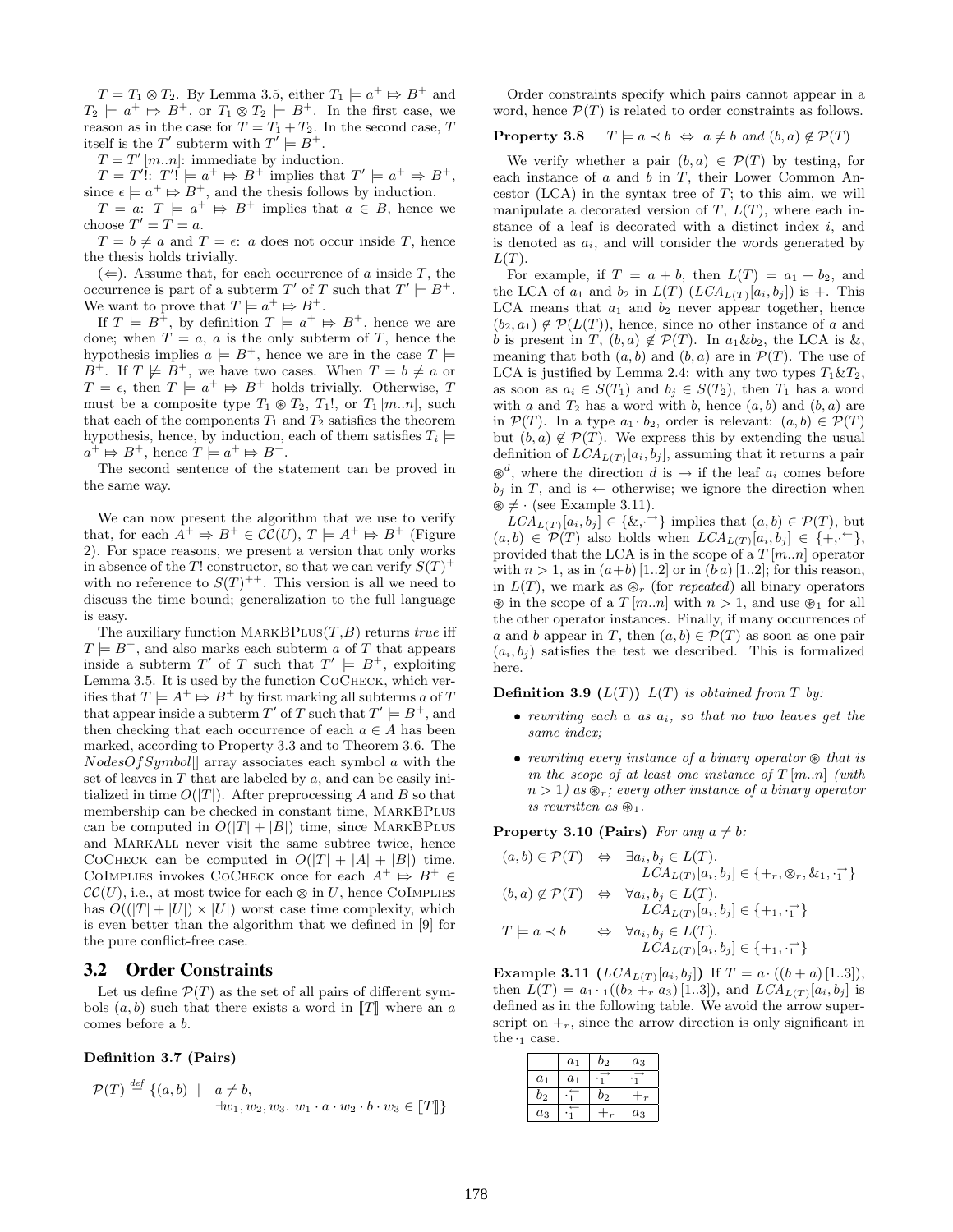MarkBPlus(Type  $T$ , Set  $B$ ) boolean result; case T when  $T_1$  [m..n]: result = MarkBPlus( $B, T_1$ ); when  $T_1 \otimes T_2$ : result = MarkBPlus( $B, T_1$ )  $\vee$  MarkBPlus( $B, T_2$ ); if result then  $MarkAll(T_1)$ ;  $MarkAll(T_2)$ ; when  $T_1 + T_2$ : result = MarkBPlus $(B, T_1) \wedge \text{MarkBPlus}(B, T_2)$ ; when  $\epsilon$ :  $result = false;$ when a:  $result = a \in B;$  $marked[T] = result;$ return result;  $MarkAll(Type T)$ : if marked  $T$  then return; else marked  $T$  = true; case T when  $T_1!$  or  $T = T_1[m..n]$ : MarkAll $(T_1)$ ; when  $T_1 + T_2$  or  $T_1 \otimes T_2$ : MarkAll $(T_1)$ ; MarkAll $(T_2)$ ;<br>when  $\epsilon$  or  $a$ : return: when  $\epsilon$  or  $a$ :  $CoCheck(Type T, Set A, Set B)$ Global Array  $\langle \text{Type} \rightarrow \text{boolean} \rangle$  marked = [false]; Global Array<Symbol  $\rightarrow$  Set of Type $>$  NodesOfSymbol = Prepare(T);  $MarkBPlus(B, T);$ every a in A,  $T_a$  in NodesOfSymbol[a] satisfy marked[ $T_a$ ] CoImplies(Type  $T$ , Type  $U$ ): every  $A^+ \mapsto B^+$  in  $\mathcal{CC}(U)$  satisfy  $\mathrm{CoCheck}(T, A, B)$ 

#### Figure 2: Algorithm for implication of co-occurrence constraints.

Hence,  $(b, a) \in \mathcal{P}(T)$  because  $LCA_{L(T)}[b_2, a_3] = +_r$ , and  $(a, b) \in \mathcal{P}(T)$  because  $LCA_{L(T)}[a_1, b_2] = \overrightarrow{1}$ , but also because  $LCA_{L(T)}[a_3, b_2] = +_r$ . Hence,  $T \not\models a \prec b$  and  $T \not\models$  $b \prec a$ .

Property 3.10 allows the definition of the following constraintextraction function.

Definition 3.12  $(\mathcal{OC}_g^A(T))$ 

def

$$
\mathcal{OC}_g^A(T) \stackrel{\text{def}}{=} \{a \prec b \mid a, b \in A, \forall a_i, b_j \in L(T). \ LCA_{L(T)}[a_i, b_j] \in \{+, \cdot, \cdot\} \}
$$

Property 3.13 (Completeness of  $\mathcal{OC}_g^A(T)$ )  $\mathcal{OC}_g^A(T)$  is complete for the set of constraints with shape  $a \prec b$  and  $\{a, b\} \subseteq$ A.

The order constraints component  $OC(U)$  of the exact constraint extraction function  $\mathcal{C}(U)$  is indeed  $\mathcal{OC}_g^{S(U)}(U)$ . More precisely, since in a conflict-free type no symbol appears twice, and no operator is in the scope of a counting operator apart from a,  $OC(U)$  can be defined as follows, without any marking.

$$
\mathcal{OC}(U) \stackrel{def}{=} \{a \prec b \mid a, b \in S(U), \ LCA_U[a, b] \in \{+, \cdot^{\rightarrow}\}\}\
$$

Property 3.10 also suggests an efficient algorithm to verify whether, for all  $F \in \mathcal{OC}(U)$ , we have  $T \models F$ . The algorithm is in Figure 3. It first builds, for each type, its decoration and a data structure to compute the LCA of any two leaves in constant time. This preprocessing phase can be done in linear time using the algorithm in  $[2].^3$  The list Leaves<sub>T</sub> contains the leaves of T, while  $NodeOfSymbol_U$  maps each symbol in  $S(U)$  to the only corresponding leaf in U; the

array  $SymbolOfNode_T$ , in turn, maps each leaf node  $a_i$  in  $T$  to the corresponding symbol  $a$ . After preprocessing, we access  $LCA_U$  once for each pair of leaves of  $U$ , and we save in  $OC_U$  every pair  $(a, b)$  such that  $U \models a \prec b$ . Then, we scan each pair of nodes in  $Leaves_T$  and, for each pair of distinct symbols  $(a, b)$ , we record **true** if all occurrences of  $(a, b)$  in T meet the LCA-based  $OC<sub>g</sub>($ )-test, **false** otherwise. Finally, we scan each pair of symbols  $(a, b)$  in  $OC_U$  and verify that  $a \prec b \in \mathcal{OC}_q(T)$ . It is easy to see that the algorithm complexity is  $O(|T|^2 + |U|^2)$ . Hence, also in this case, the extension from conflict-free inclusion to mixed inclusion adds no time complexity to the algorithm.

## 3.3 Cardinality Constraints

The cardinality constraints for a conflict-free type simply correspond to the instances of the counting operator. In particular, the cardinality constraint component of  $\mathcal{C}(U)$ is  $ZeroMinMax(U)$ , defined as follows;  $ZeroMinMax(U)$  is trivially complete for conflict-free types and for constraints with shape  $a$ ?[m..n] and  $a \in S(U)$  [9]:

$$
ZeroMinMax(U) = \{a?[m..n] \mid a[m..n] \text{ subterm of } U\}
$$

General types are trickier, because of symbol repetition and generalized counting. In particular, the lowest allowed cardinality for a in T may depend on the validity of  $a^+$  on some subterm of T. Consider, for example, the type  $a [2..*]a [3..*]$ : it clearly satisfies a?[5..\*]. However, the type  $(a [2..*] + \epsilon)$ ·  $(a [3..*] + \epsilon)$  only satisfies  $a$ ?[2..\*]: since a is optional, we consider here min(2, 3) rather than  $2 + 3$ . Finally,  $(a [2, *]+)$  $\epsilon)$ · (a [3..\*]) satisfies a?[3..\*]: since a is optional in the first subterm, we have to consider the bound of the second. In the same way, while  $a [3..*] [4..*]$  satisfies  $a^2[12..*]$ , the type  $(a [3..*]+ \epsilon) [4..*]$  only satisfies  $a$ ?[3..\*]. Exploiting this observation, we are able to define the following function  $Min^*(T, a)$ , which, for a type  $T$ , computes the minimum number of

 ${}^{3}$ In this case,  $LCA_i$  is not really a bidimensional array, it is a linear-space object with a constant-time access.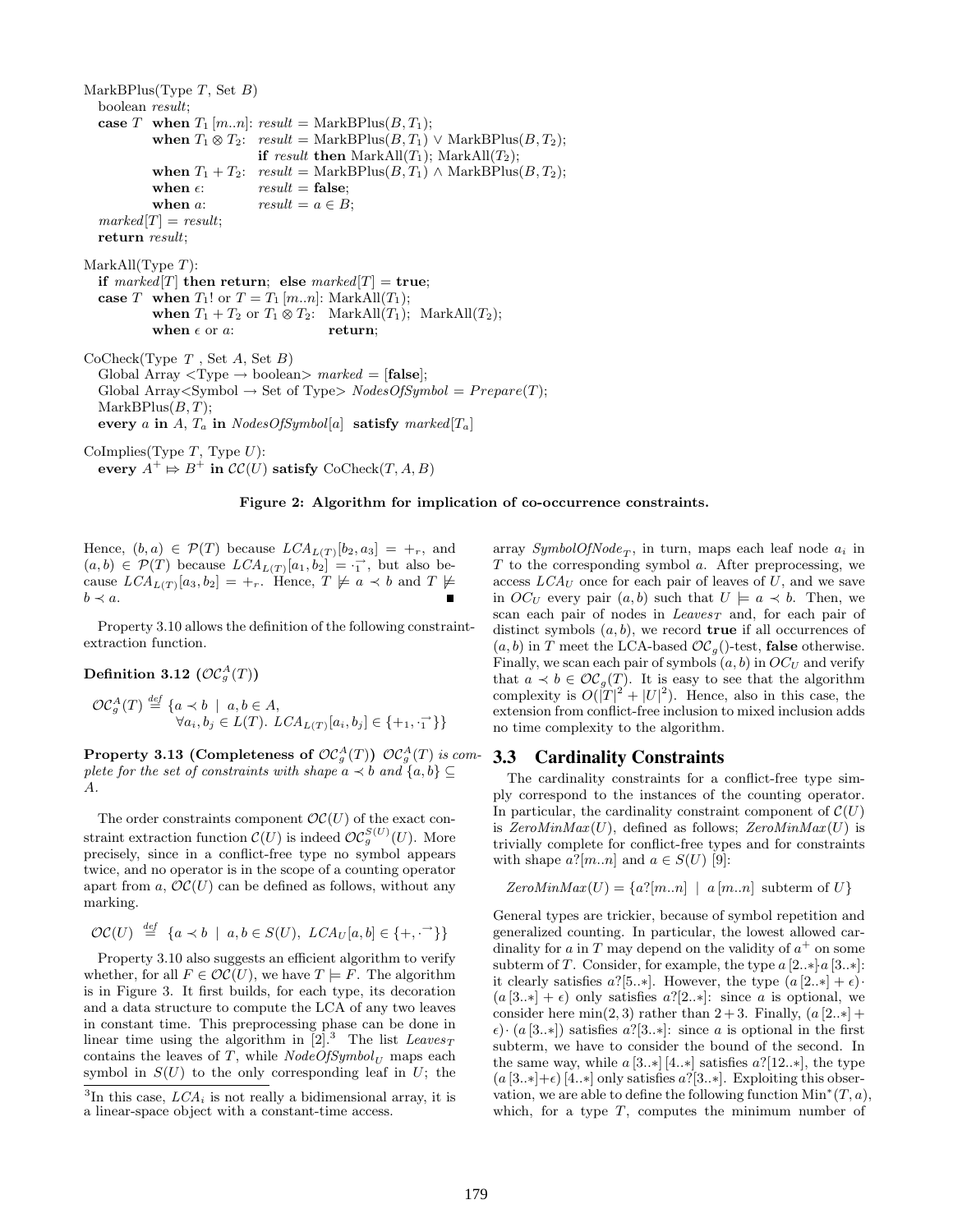OrderImplies(Type  $T$ , Type  $U$ ):  $LCA_T$ , Leaves<sub>T</sub>, SymbolOfNode<sub>T</sub> = PreprocessGeneralType(T);  $LCA_U$ ,  $S(U)$ ,  $NodeOfSymbol_{U}$  = PreprocessCFType(U); Set  $OC_U = \emptyset$ for each  $(a, b)$  in  $S(U) \times S(U)$  $\textbf{if}(LCA_U[NodeOfSymbol_U(a),NodeOf Symbol_U(b)] \textbf{ in } \{+_1, \cdot_1^{\rightarrow}\})$ then  $OC_U.add((a, b))$ Array  $OC_T = \{ \mathbf{true}_{1,1}, \ldots, \mathbf{true}_{|S(U) \times S(U)|} \}$ for each  $n_1$  in Leaves<sub>T</sub>,  $n_2$  in Leaves<sub>T</sub>  $a = SymbolOfNode[n_1]$  $b = SymbolOfNode[n_2]$  $OC_T[(a, b)] = OC_T[(a, b)] \wedge (LCA_T[n_1, n_2] \in \{+, \cdot, \cdot\}$ for each  $(a, b)$  in  $OC_U$ if (not  $OC_T[(a, b)]$ ) return false return true

Figure 3: Algorithm for implication of order constraints.

times that the symbol  $\alpha$  appears in a word  $w$  of  $T$  such that  $w \models a^+$ . The \* in Min<sup>\*</sup>(T, a) indicates that, when a appears in no word of T, then  $Min^*(T, a)$  returns  $*$ ; in the definitions below, we assume that all of  $n + *$ ,  $* + n$ ,  $n \times *$ ,  $* \times n$  return ∗. The condition  $T \models a^+$  may be computed as described in Section 3.1, but it may also be computed together with  $Min^*(T, a)$ , as we will do later on.

## Definition 3.14  $(\text{Min}^*(T, a))$

$$
Min^*(T_1 + T_2, a) \stackrel{def}{=} \min(Min^*(T_1, a), Min^*(T_2, a))
$$
  
\n
$$
Min^*(T_1 \otimes T_2, a) \stackrel{def}{=} \text{if } T_1 \models a^+ \land T_2 \models a^+ \text{then } Min^*(T_1, a) + Min^*(T_2, a)
$$
  
\n
$$
elsif T_1 \models a^+ \land T_2 \not\models a^+ \text{then } Min^*(T_1, a)
$$
  
\n
$$
elsif T_1 \not\models a^+ \land T_2 \not\models a^+ \text{then } Min^*(T_2, a)
$$
  
\n
$$
elsif T_1 \not\models a^+ \land T_2 \not\models a^+ \text{then } Min^*(T_2, a), Min^*(T_2, a))
$$
  
\n
$$
Min^*(b, a) \stackrel{def}{=} if b = a \text{ then } 1 \text{ else } *
$$
  
\n
$$
Min^*(T \mid m.n], a) \stackrel{def}{=} \text{Min}^*(T, a) \times m \text{ else } Min^*(T, a)
$$
  
\n
$$
Min^*(T!, a) \stackrel{def}{=} Min^*(T, a)
$$
  
\n
$$
Min^*(\epsilon, a) \stackrel{def}{=} *
$$

To reason about this approach, we need a clear specification of what  $Min^*(T, a)$  is expected to compute. Let us define  $|w|_a$  as the number of occurrences of a in w, and SMin<sup>\*</sup> $(T, a)$  as the formal specification of Min<sup>\*</sup> $(T, a)$ , as follows, where  $[a^+]$  are the words where a appears (notice that,<br>by Lomma 2.4,  $a \in S(T)$  iff  $\mathbb{F}T \cap \mathbb{F}e^{+}$  is not omnty) by Lemma 2.4,  $a \in S(T)$  iff  $[[T]] \cap [[a^+]]$  is not empty).

|                                                  | SMin <sup>*</sup> $(T, a)$ $\stackrel{def}{=} \min_{w \in (\llbracket T \rrbracket \cap \llbracket a + \rrbracket)}  w _a$ if $a \in S(T)$ |                    |
|--------------------------------------------------|--------------------------------------------------------------------------------------------------------------------------------------------|--------------------|
| SMin <sup>*</sup> $(T, a)$ $\stackrel{def}{=}$ * |                                                                                                                                            | if $a \notin S(T)$ |

The following lemma is a bit tedious but very easy to prove.

**Lemma 3.15** For any type T and symbol a:  $Min^*(T, a) =$ SMin<sup>\*</sup> $(T, a)$ 

The upper bound is easier, and is computed as follows.

# Definition 3.16 (Max<sup>0</sup> $(T, a)$ )

$$
Max^{0}(T_{1} + T_{2}, a) \stackrel{def}{=} max(Max^{0}(T_{1}, a), Max^{0}(T_{2}, a))
$$
  
\n
$$
Max^{0}(T_{1} \otimes T_{2}, a) \stackrel{def}{=} Max^{0}(T_{1}, a) + Max^{0}(T_{2}, a)
$$
  
\n
$$
Max^{0}(b, a) \stackrel{def}{=} if b = a then 1 else 0
$$
  
\n
$$
Max^{0}(T [m..n], a) \stackrel{def}{=} Max^{0}(T, a) \times n
$$
  
\n
$$
Max^{0}(T!, a) \stackrel{def}{=} Max^{0}(T, a)
$$
  
\n
$$
Max^{0}(\epsilon, a) \stackrel{def}{=} 0
$$

The specification of  $Max^0(T, a)$  is defined as follows.

## Definition 3.17 ( $\mathsf{SMax}^0(T,a)$ ) def

$$
\begin{aligned}\n\mathsf{SMax}^{0}(T,a) & \stackrel{\text{def}}{=} \max_{w \in [T]} |w|_{a} & \text{if } (\max_{w \in [T]} |w|_{a}) \in \mathbb{N} \\
\mathsf{SMax}^{0}(T,a) & \stackrel{\text{def}}{=} * & \text{if } (\max_{w \in [T]} |w|_{a}) = \infty\n\end{aligned}
$$

The following lemma is immediate.

**Lemma 3.18** For any type T and symbol a:  $Max^0(T, a) =$  $\mathsf{SMax}^0(T,a)$ 

As a consequence, cardinality constraint implication can be decided as follows.

#### Lemma 3.19

$$
T \models a?[m..n] \Leftrightarrow m \leq Min^*(T,a) \land Max^0(T,a) \leq n
$$

We can also extend the  $ZeroMinMax(U)$  function to general types. The result is complete, but we have no hope of exactness once we abandon the symbol-counting limitation. For example, if you consider a type  $(aa)$  [1..2], our constraint language has no way to specify that aa and aaaa both belong to the type while the intermediate word aaa does not (remember that  $F \vee F$  is not part of the language).

#### Definition 3.20 (Cardinality Constraints)

$$
ZeroMinMax_{g}(T)
$$
  
\n $\stackrel{def}{=} \{a?[Min^{*}(T, a)...Max^{0}(T, a)] \mid a \in S(T)\}\$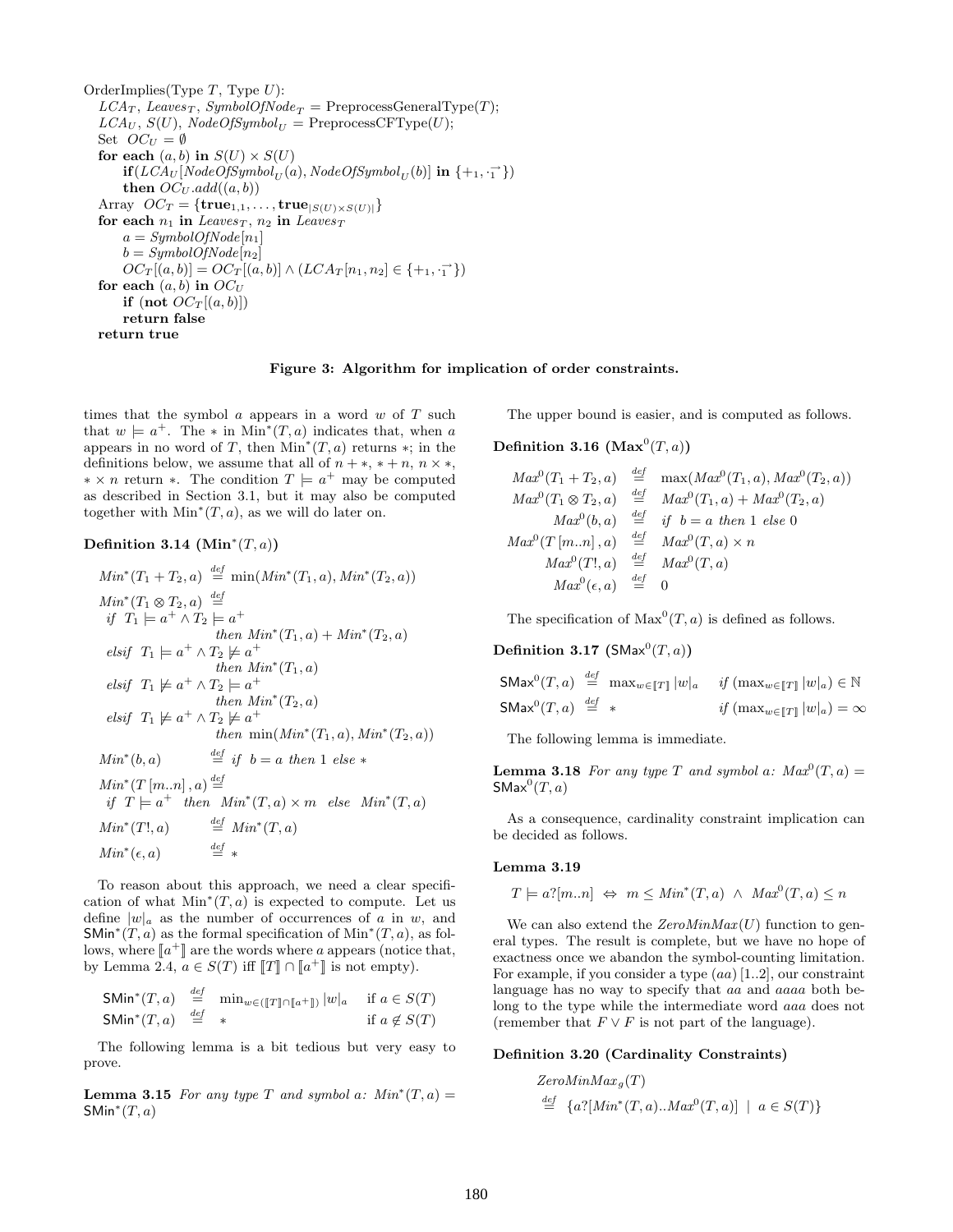**Corollary 3.21** ZeroMinMax<sub>q</sub>(T) is complete for constraints with shape  $a^2[m..n]$  and  $a \in S(T)$ .

We can now introduce the algorithm that we use to verify that a general type T satisfies every F in  $ZeroMinMax(U)$ . It is listed in Figure 4; the function PlusMinMax computes, in one pass, a boolean specifying whether  $T \models a^+$ , the value of Min<sup>\*</sup> $(T, a)$ , and the value of Max<sup>0</sup> $(T, a)$ . We omit case T! for simplicity; its inclusion requires the computation of a second boolean specifying whether  $T \models a^{++}$ .

PlusMinMax $(T, a)$  can be computed in time  $O(|T|)$ . Card Implies invokes it on  $T$  once for each symbol of  $U$ , hence it can be computed in time  $O(|U| \times |T|)$ .

## 3.4 Upper Bounds and Lower Bounds

The upper bound and lower bound components of  $\mathcal{C}(U)$ are defined below.

Notice that the problem of constraint implication is greatly simplified by verifying the implication of lower and upper bounds at the same time, as we do here: we do not need to explicitly test whether  $T \models S(U)^+$ ; by restricting ourselves to the case when  $T \models upperS(U)$ , we only have to check that  $N(T) \Rightarrow N(U)$ , as proved below.

#### Definition 3.22 (Upper and Lower components of  $\mathcal{C}(U)$ )

Lower-bound:  $Sif(U) \stackrel{def}{=} if \neg N(U) then \{S(U)^+\} else \emptyset$ Upper-bound:  $upperS(U) \stackrel{def}{=} \{upper(S(U))\}$ 

Theorem 3.23 (Implication of  $SIf(T_2)$  and upper $S(T_2)$ ) For any two types  $T_1$  and  $T_2$ :

$$
T_1 \models SIf(T_2) \cup upperS(T_2)
$$
  
\n
$$
\Leftrightarrow (N(T_1) \Rightarrow N(T_2)) \land S(T_1) \subseteq S(T_2)
$$

PROOF. ( $\Rightarrow$ )  $T_1 \models upperS(T_2)$  implies  $S(T_1) \subseteq S(T_2)$ , by Lemma 2.4. We prove now that  $\neg N(T_2) \Rightarrow \neg N(T_1)$ . Assume  $\neg N(T_2)$ ; then  $T_1 \models SIf(T_2)$  means  $T_1 \models S(T_2)^+$ , hence  $\epsilon \notin [T_1]$ , hence  $\neg N(T_1)$ .

(←) The implication  $S(T_1)$   $\subseteq$   $S(T_2)$   $\Rightarrow$   $T_1$   $\models$  upper $S(T_2)$ is trivial. If  $N(T_2)$  is true, then  $T_1 \models SIf(T_2)$  holds trivially. If  $\neg N(T_2)$ , then, by  $N(T_1) \Rightarrow N(T_2)$ ,  $N(T_1)$  is false as well, hence every word of  $T_1$  contains a symbol from  $S(T_1)$ , hence a symbol from  $S(T_2)$ .

The corresponding function UpperLowerImplies simply executes the test of Theorem 3.23.

## 3.5 Summing up

We have recalled each of the five components of the function  $\mathcal{C}(U)$ , and, for each component  $\mathcal{C}_i$ , we defined a function that verifies, for any general T, whether  $T \models C_i(U)$ . Since the union of these five components is exact for conflict-free types, the following theorem holds.

**Theorem 3.24** For any type  $T$ , for any conflict-free type  $U, T \subseteq U$  iff all of CoImplies(T, U), OrderImplies(T, U), CardImplies $(T, U)$ , UpperLowerImplies $(T, U)$  return true.

CoImplies, OrderImplies, and CardImplies have quadratic time-complexity, while UpperLowerImplies is linear. The

only case whose complexity is affected by the presence of general types in the subtype position is that of cardinality constraints, where the presence of multiple occurrences of a symbol and the nesting of  $T [m..n]$  operators both concur in making the problem less trivial.

# 4. RELATED WORK

The problem of inclusion of regular expressions with interleaving has been studied in many papers. In [12], the complexity of membership, inclusion, and inequality was studied for several classes of regular expressions with interleaving and intersection. In particular, interleaving is proved to make inclusion EXPSPACE-complete.

Starting from the results of [12], Gelade et al. [8] studied the complexity of decision problems for DTDs, single-type EDTDs, and EDTDs with interleaving and counting. By considering several classes of regular expressions with interleaving and counting, they showed that their inclusion is almost invariably EXPSPACE-complete, even when counting is restricted to terminal symbols only; they also showed how these results extend to various kinds of schemas for XML documents. We did not discuss here how to extend our results from REs to XML schema languages because the problem is indeed solved in [8], where it is shown how an inclusion algorithm for REs can be lifted to schema languages that use that class of REs without changing the complexity class.

As we specified many times, in [9] we defined a polynomial time algorithm for inclusion of conflict-free types, but we were not able to extend the result to reach any more general class.

The properties of a commutative type language for XML data have been discussed in [7]. Here, the authors essentially described the techniques they used while implementing a type-checker for commutative XML types. Their type language resembles our language of conflict-free types, as repetition types can be applied to element types only, and interleaving is supported. The paper is focused on heuristics that improve scalability, but do not affect computational complexity.

To the best of our knowledge, the only paper dealing with asymmetric inclusion of XML types is [6]. Here, Colazzo and Sartiani showed that complexity of inclusion can be lowered from EXPSPACE to EXPTIME when a weaker form of conflict-freedom is satisfied by the supertype.

# 5. CONCLUSIONS

In [9] we introduced the idea of representing REs with interleaving and counting as sets of constraints, and of using this representation as a way to check inclusion. Inclusion of such extended REs has an appalling EXPSPACE complexity in general, while our approach produced a cubic algorithm, later reduced to  $O(n^2)$ , for an important subclass. Unfortunately, while the subclass fits well the common practice of XML schema definitions, it is far too restrictive to capture the types that are typically inferred by a compiler. Subtype checking during type checking is arguably the most important application of type inclusion, and is the one where efficiency is most important.

We had hopes of extending our class of PTime comparable REs, since it does not contain all the types that can be exactly defined with our constraints. However, any attempt